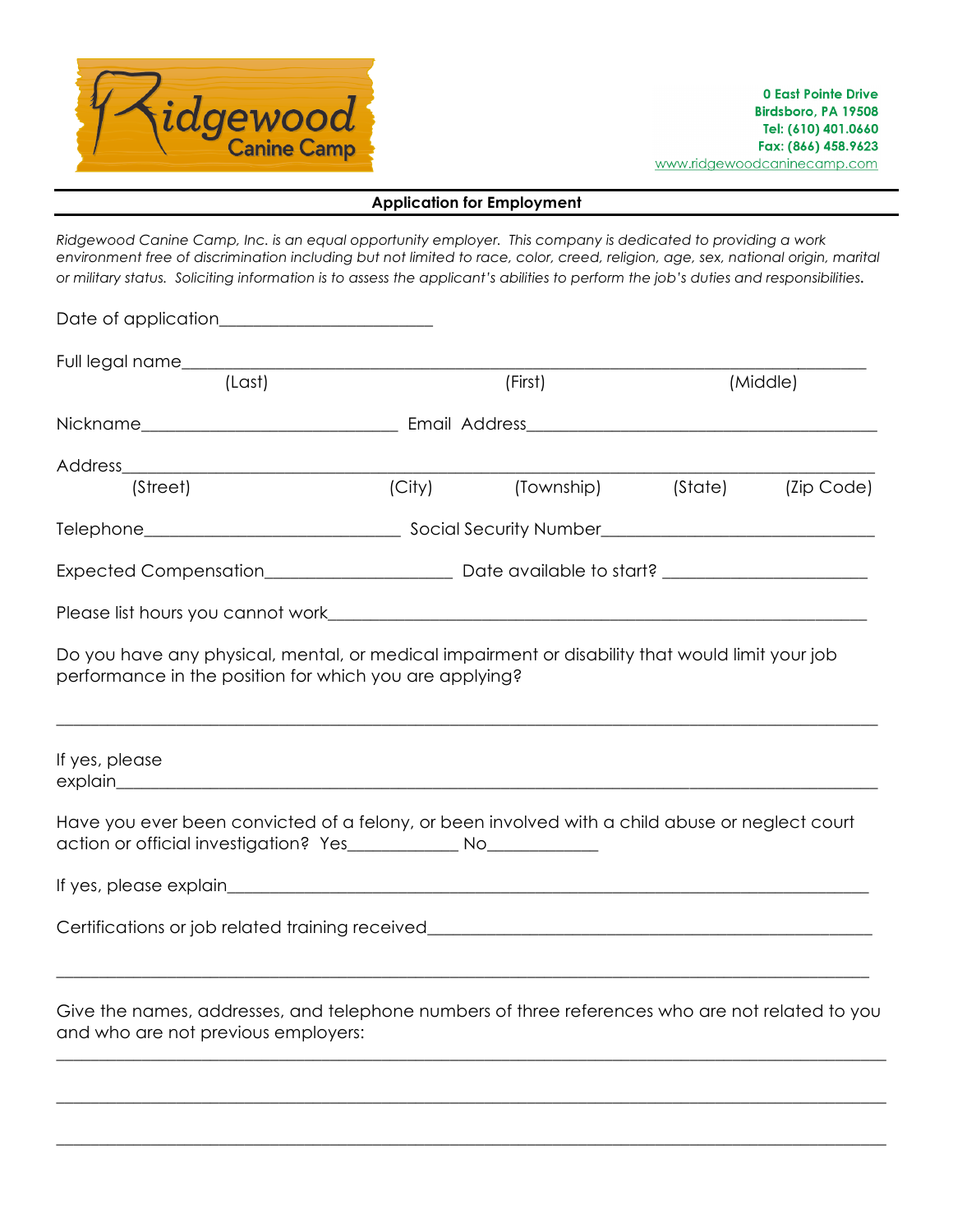## **EDUCATION**

| College     | Location                                                                                                                                                                                                                             | Dates | Major   | Degree                               |
|-------------|--------------------------------------------------------------------------------------------------------------------------------------------------------------------------------------------------------------------------------------|-------|---------|--------------------------------------|
|             |                                                                                                                                                                                                                                      |       |         |                                      |
| High School | Location                                                                                                                                                                                                                             | Dates | Program | Degree                               |
|             |                                                                                                                                                                                                                                      |       |         |                                      |
|             |                                                                                                                                                                                                                                      |       |         |                                      |
|             | <b>EMPLOYMENT HISTORY (most recent first)</b>                                                                                                                                                                                        |       |         |                                      |
|             |                                                                                                                                                                                                                                      |       |         | _Dates____________________________   |
|             |                                                                                                                                                                                                                                      |       |         |                                      |
|             |                                                                                                                                                                                                                                      |       |         |                                      |
|             |                                                                                                                                                                                                                                      |       |         |                                      |
|             |                                                                                                                                                                                                                                      |       |         | _Phone_________________________      |
|             |                                                                                                                                                                                                                                      |       |         |                                      |
|             | Position <b>Provident Contract Contract Contract Contract Contract Contract Contract Contract Contract Contract Contract Contract Contract Contract Contract Contract Contract Contract Contract Contract Contract Contract Cont</b> |       |         | Dates__________________________      |
|             |                                                                                                                                                                                                                                      |       |         |                                      |
|             |                                                                                                                                                                                                                                      |       |         |                                      |
|             |                                                                                                                                                                                                                                      |       |         |                                      |
|             |                                                                                                                                                                                                                                      |       |         | Phone________________________        |
|             |                                                                                                                                                                                                                                      |       |         | _Dates___________________________    |
|             |                                                                                                                                                                                                                                      |       |         |                                      |
|             |                                                                                                                                                                                                                                      |       |         |                                      |
|             |                                                                                                                                                                                                                                      |       |         |                                      |
|             |                                                                                                                                                                                                                                      |       |         |                                      |
|             | VOLUNTEER EXPERIENCE (most recent first)                                                                                                                                                                                             |       |         |                                      |
|             |                                                                                                                                                                                                                                      |       |         | _Dates______________________________ |
|             |                                                                                                                                                                                                                                      |       |         |                                      |
|             |                                                                                                                                                                                                                                      |       |         |                                      |